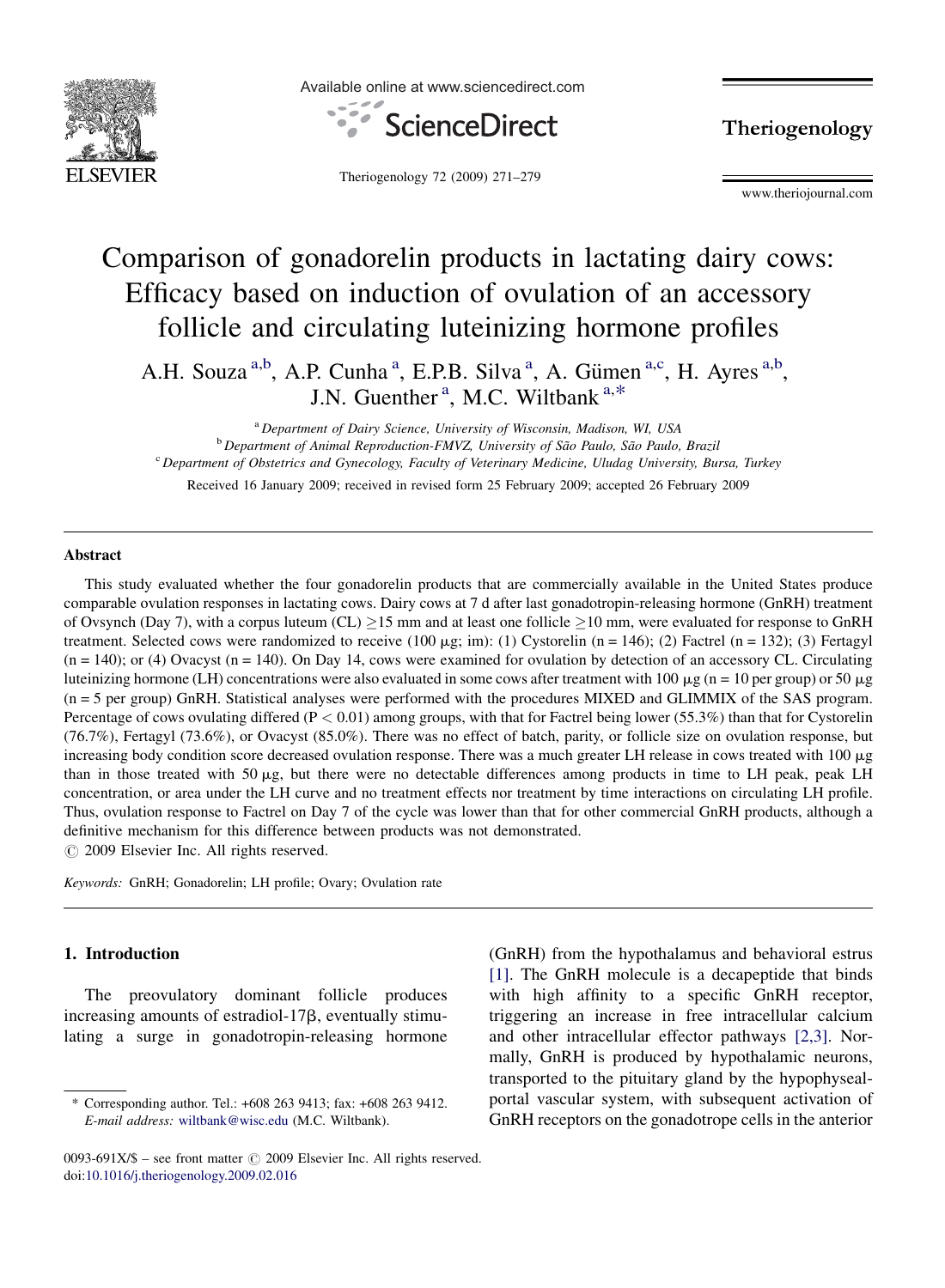hypophysis stimulating release of luteinizing hormone (LH) and follicle-stimulating hormone (FSH) into the circulation [\[3,4\]](#page-7-0). In cattle, this gonadotropin surge can cause ovulation of dominant follicles, normally  $\sim$ 24 to 32 h after the GnRH surge [\[5,6\].](#page-7-0)

The structural determination of GnRH was soon followed by commercial production, U.S. Food and Drug Administration (FDA) approval, and marketing of GnRH products for the livestock industry. Today, GnRH has become one of the most utilized reproductive hormones, with four GnRH products currently marketed in the United States, each a salt of the native GnRH molecule. The primary indications for exogenous GnRH treatment have been treatment of follicular cysts [\[7\],](#page-7-0) repeat-breeder cattle near the time of artificial insemination (AI) [\[8\],](#page-7-0) ovulation of follicles after AI [\[9\],](#page-7-0) or in association with timed artificial insemination (TAI) protocols (e.g., Ovsynch) [\[6,10\]](#page-7-0). The most extensive use of GnRH in the dairy industry currently appears to be in TAI protocols, with most dairy herds using a TAI protocol during routine reproductive management [\[11\]](#page-7-0). For any of these clinical or management uses of GnRH, an adequate LH surge is essential for a successful outcome.

Some studies have compared various dosages and/or types of GnRH analogues [\[12–17\].](#page-7-0) However, to our knowledge, only two studies have directly compared gonadorelin products in cattle. In one study, published in a master's thesis [\[15\],](#page-7-0) a comparison was made between Cystorelin and Factrel in beef cattle. No significant differences were detected in percentage of cows pregnant when the two gonadorelin products were used in various synchronization protocols (Ovsynch, Cosynch, or Select-synch). This study also compared the LH profiles after GnRH treatment and reported no differences between the products in maximal LH concentration or area under the curve although there were some differences in timing of LH responses [\[15\].](#page-7-0) Another study [\[16\]](#page-7-0) compared three gonadorelin products (Cystorelin, Fertagyl, and Factrel) in nonlactating Holstein cows or beef heifers. In two of the experiments, there was a tendency  $(P < 0.10$  and  $P = 0.11$ ) for differences between GnRH products in mean LH concentrations, and in the third experiment, this difference was significant ( $P < 0.01$ ). In all cases, the Cystorelin product had the highest LH response, either numerically or significantly. Thus, these experiments provided an indication that there were differences among gonadorelin products in biological response in cattle. There were also reported differences in percentage of cows that ovulated to different GnRH products [\[16\]](#page-7-0); however, the numbers of cows per treatment group in that study  $(n = 19, 19,$  and 7) were not sufficient to provide a valid comparison of ovulation to the GnRH products.

Evaluation of ovulation in response to GnRH treatment represents a key biological response that would indicate efficacy of GnRH products. Nevertheless, size and functional state of the dominant follicle at the time of GnRH and phase of estrous cycle may be critical determinants of whether a cow will ovulate after GnRH treatment. For instance, Sartori et al. [\[18\]](#page-8-0) found that only cows with growing follicles that were at least 10 mm would ovulate in response to LH treatment in lactating dairy cows. In addition, the magnitude of the GnRH-induced LH response was lower when cows were treated in the luteal phase (peak LH of  $\sim$ 4 ng/mL) compared with that when cows were treated in the follicular phase (peak LH  $\sim$ 14 ng/mL) [\[15\]](#page-7-0). A recent study also reported that cows with lower circulating progesterone have greater LH release after GnRH [\[19\].](#page-8-0) To reduce these confounding factors, this trial evaluated GnRH products only on 1 d of the cycle (Day 7) when medium circulating progesterone concentrations and the dominant follicle of the first follicular wave should be present in nearly all cows.

Thus, this study was designed to test the biological activity in lactating dairy cows of the four gonadorelin products that are currently available in the United States. Two biological end points were chosen in these studies. The major end point was percentage of cows that ovulated to treatment with a single  $100 \mu$ g dose of each gonadorelin product on Day 7 of the estrous cycle. In addition, a subset of cows was evaluated for LH profile after treatment with 50 or 100  $\mu$ g of each of the GnRH products. Our research hypothesis was that there would be differences in one or more of the GnRH products in ability to cause ovulation or LH release. This study was done on a commercial dairy in highproducing lactating dairy cows, as this would represent a major environment for use of commercial GnRH products. Differences between cows in parity, body condition score (BCS), and follicle size were expected in this experiment and were evaluated for effects on ovulation responses, as well as for potential interactions between these variables and GnRH treatment effects.

# 2. Materials and methods

# 2.1. Experimental pharmaceuticals

All GnRH analogues were purchased by a privatepractice veterinarian in the traditional pharmaceutical market. Two batches of each of the four GnRH products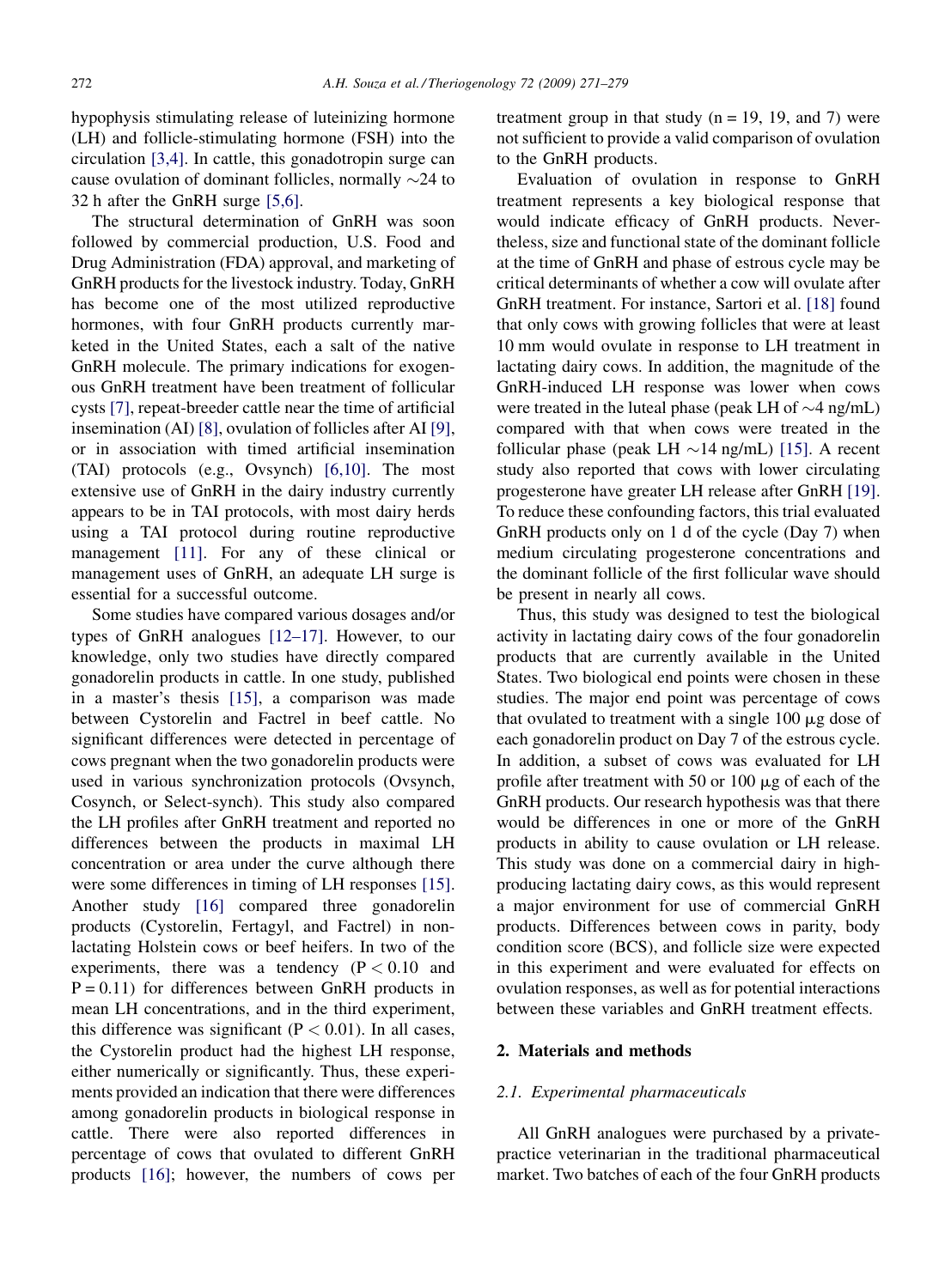were used: Cystorelin was from Merial Limited (Iselin, NJ, USA; batch 097003-A and 090553-A); Factrel was from Fort Dodge Animal Health Inc. (Fort Dodge, IA, USA; batch 431339 and 431343); Fertagyl was from Intervet Inc. (Millsboro, DE, USA; batch 22048-R and 23165); Ovacyst was from IVX Animal Health, Inc. (St. Joseph, MO, USA; batch 4060729 and 3060636). All treatments were given as intramuscular injections.

# 2.2. Animals, management, and experimental design

Cows used in this experiment were housed during January 2005 to April 2005 in a free-stall facility in Juneau, Wisconsin. Cows were milked 3 times per day and fed a total mixed ration (TMR) that consisted of corn silage and alfalfa silage as forage, with a corn and soybean meal-based concentrate. The TMR was balanced to meet or exceed minimum nutritional requirements for dairy cattle [\[20\]](#page-8-0). All cows in the study started to receive bovine somatotropin (500 mg/ dose; Posilac, Monsanto Co., St. Louis, MO, USA) at  $\sim$  60 d postpartum, with treatment repeated every 14 d throughout the experiment.

A total of 488 lactating dairy cows (170 primiparous and 318 multiparous) were used in the study. All cows received the Ovsynch protocol (100 mg GnRH [Ovacyst]; 7 d later, 25 mg prostaglandin F2 $\alpha$  [Prostamate; IVX Animal Health, Inc.]; 56 h later, GnRH; 16 h later, TAI) prior to experimental treatments on Day 7 after the final GnRH treatment. Some cows that were detected nonpregnant after the first Ovsynch procedure received a subsequent Ovsynch protocol and received another experimental treatment. Therefore, a total of 588 experimental (7 d after AI) GnRH treatments were performed. Cows averaged  $153.1 \pm 3.8$  d in milk (DIM; mean  $\pm$  SEM) at the time of experimental GnRH treatments.

Seven days after the last GnRH treatment of the Ovsynch protocol (Day 7), all cows were examined by transrectal ultrasonography (4.5- to 8.5-MHz broadband transducer; Easi-Scan; BCF Technology Ltd., Livingston, UK). At this time, cows were selected for subsequent continuation in the project. Only cows that had a corpus luteum  $(CL) \ge 15$  mm in diameter and at least one follicle  $\geq 10$  mm in diameter continued in the trial. All selected cows were blocked by parity and then randomly assigned to one of four treatments. A separate person was in charge of randomizing the previously selected cows into treatment groups and giving the appropriate GnRH treatment. Seven days later (Day 14), all experimental cows were examined again by

ultrasonography for detection of accessory corpora lutea. Ovulation was assumed to have occurred if at least one accessory  $CL \ge 15$  mm was detected on Day 14 on the same ovary that previously contained the dominant follicle(s) observed on Day 7. The person doing the ultrasound examination did not know the treatment group of the cows being examined. Body condition score was recorded on Day 7, using a scale from 1 to 5 [\[21\]](#page-8-0). A subset of cows  $(n = 60)$  was evaluated for LH profiles after experimental GnRH treatments. This subset of cows received either the recommended dose (100  $\mu$ g; n = 10 cows per treatment group [4 primiparous and 6 multiparous/group];  $DIM = 150.2 \pm 8.1$  or half of the recommended dose (50  $\mu$ g; n = 5 cows per treatment [n = 2 primiparous] and 3 multiparous/group]; DIM =  $147.5 \pm 9.7$ ) of one of the four GnRH products. Blood samples were collected at  $0 h$ ,  $30 min$ ,  $1 h$ ,  $2 h$ ,  $3 h$ , and  $4 h$  after GnRH treatments. All animal procedures were approved by the Animal Care Committee of the College of Agriculture and Life Sciences at the University of Wisconsin-Madison.

#### 2.3. Hormone assay

Blood samples were collected by puncture of coccygeal vessels, immediately refrigerated, centrifuged at  $1600 \times g$  for 20 min, and serum was collected and subsequently stored at  $-20$  °C until assayed for LH. The circulating concentrations of LH were determined by radioimmunoassay, as previously described [\[22\].](#page-8-0) The intra-assay and interassay CVs were 2.3% and 3.6%, respectively. The sensitivity (calculated as the average from all of the assays using two standard deviations above the total binding) was 0.16 ng/mL.

#### 2.4. Statistical analyses

All values are expressed as mean  $\pm$  SEM. The analyses of circulating LH concentrations were performed using the procedure MIXED of the SAS program [\[23\]](#page-8-0). The model included the effects of treatment, time, the interaction between treatment and time, and cow, which was treated as a random effect and was the subject for the repeated measures. Data transformation (log base 10) was used in the comparisons of area under the curve of LH profiles in order to attain normality. Ovulation was a binary response variable and was analyzed with the GLIMMIX procedure of SAS Version 9.1 for Windows [\[24\],](#page-8-0) with cow treated as a random effect. Some variables such as month (January, February, March, and April), BCS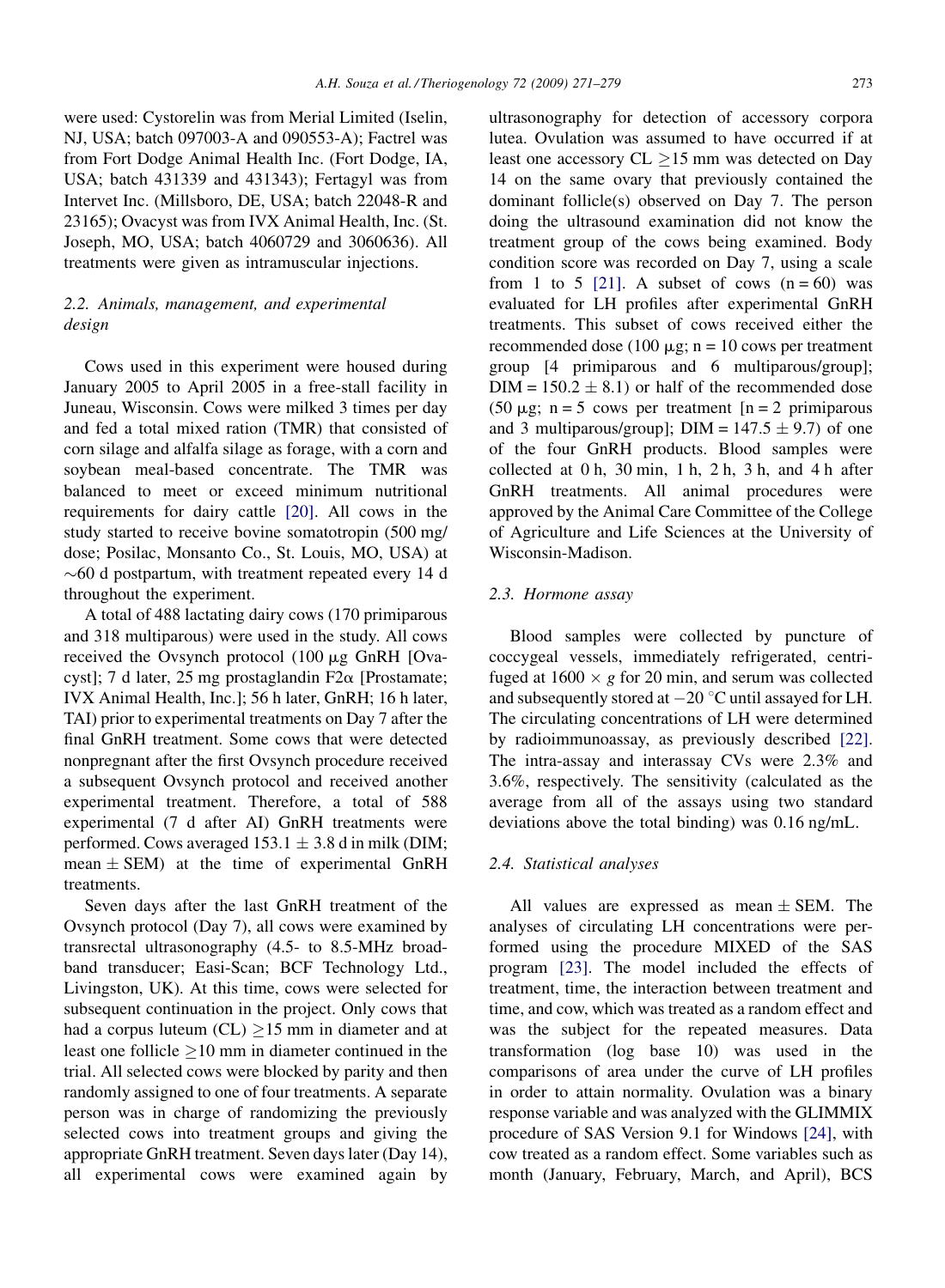$(\leq 2.5, 2.75, 3.0, \text{ and } \geq 3.25)$ , GnRH batch within treatment, parity (primiparous and multiparous), and size of the largest dominant follicle  $\leq 13$  mm, 14 to 15 mm, and  $\geq$ 16 mm) on Day 7 were inserted in the model as class variables. The continuous variable DIM was used as a covariate in the model. All variables and interactions were initially used in the statistical models. Only variables with  $P < 0.15$  were kept in the final model, which accounted for effects of treatment, BCS, and DIM. P values  $< 0.05$  were considered significant, and P values between 0.05 and 0.10 were discussed as tendencies. The terminology cow or breeding was used interchangeably to define our experimental unit (breeding). Only cows receiving the full dose of GnRH  $(100 \mu g)$  were used in the analyses of ovulation response.

# 3. Results

# 3.1. Circulating LH profile

There were no effects  $(P > 0.10)$  of batch within treatment in the LH profile for either the 50 or 100  $\mu$ g dose of GnRH. Thus, the LH profiles from the two batches for all GnRH products were combined in the analyses. The average circulating LH profiles throughout the 4 h of blood sampling for both 50  $\mu$ g or 100  $\mu$ g GnRH doses are shown in Fig. 1. The time to peak, LH peak concentration, and area under the LH curve for the two doses of all LH products are summarized in [Tables 1](#page-4-0) [and 2.](#page-4-0) All GnRH products caused a dramatic increase in circulating LH and therefore there was an effect of time  $(P < 0.01)$  for both the 50 or 100  $\mu$ g dose of GnRH. There was a much greater response to the  $100 \mu$ g dose than to the  $50 \mu g$  dose, with roughly a doubling in maximal concentration of LH with the higher dose  $(50 \mu g = 11.55 \text{ ng/mL} \text{ vs. } 100 \mu g = 23.05 \text{ ng/mL} \text{ and}$  $\sim$  80% increase in area under the LH curve  $(50 \mu g = 26.18 \text{ vs. } 100 \mu g = 46.70).$ 

There was no detectable effect of treatment with either 50  $\mu$ g (P = 0.15) or 100  $\mu$ g (P = 0.83) of GnRH products. There also was no interaction of treatment by time in the circulating LH concentrations for either GnRH dose (Fig. 1). In the cows treated with the 50  $\mu$ g dose of GnRH, there were some differences between products at 1 h and 2 h after treatment (Fig. 1A). However, there were no detectable differences at any time in LH concentrations in cows treated with  $100 \mu g$ of GnRH (Fig. 1B).

There were no differences between GnRH products for time to LH peak or LH peak concentration in cows treated with either 50  $\mu$ g ([Table 1\)](#page-4-0) or 100  $\mu$ g GnRH



Fig. 1. Effect of treatment with various GnRH products on circulating LH concentrations in dairy cows: (A) half dose (50  $\mu$ g/dose; n = 5 per group); (B) full dose (100  $\mu$ g/dose; n = 10 per group). Treatments with the various GnRH products were performed at  $0 h$ . a,bMeans within each time are different  $(P < 0.05)$ .

([Table 2\)](#page-4-0). In cows treated with 50  $\mu$ g GnRH, the area under the curve for LH tended to be greater  $(P = 0.10)$ for Ovacyst than for Factrel [\(Table 1\)](#page-4-0). In contrast, there were no detectable differences between GnRH products in area under the curve for LH when  $100 \mu g$  GnRH was used [\(Table 2\)](#page-4-0).

#### 3.2. Ovulation response

The total percentage of cows that ovulated to each GnRH product is shown in [Table 3.](#page-4-0) There was an effect  $(P < 0.01)$  of treatment, BCS, and DIM on percentage of cows ovulating to GnRH treatment. Logistic regression analysis indicated that Factrel had a lower percentage of cows that ovulated compared with the other three GnRH products. There was no significant difference between the percentage of cows that ovulated to Cystorelin, Fertagyl, or Ovacyst ([Table 3](#page-4-0)).

There was no effect of month  $(P = 0.68)$  and no interaction of month by treatment  $(P = 0.67)$  on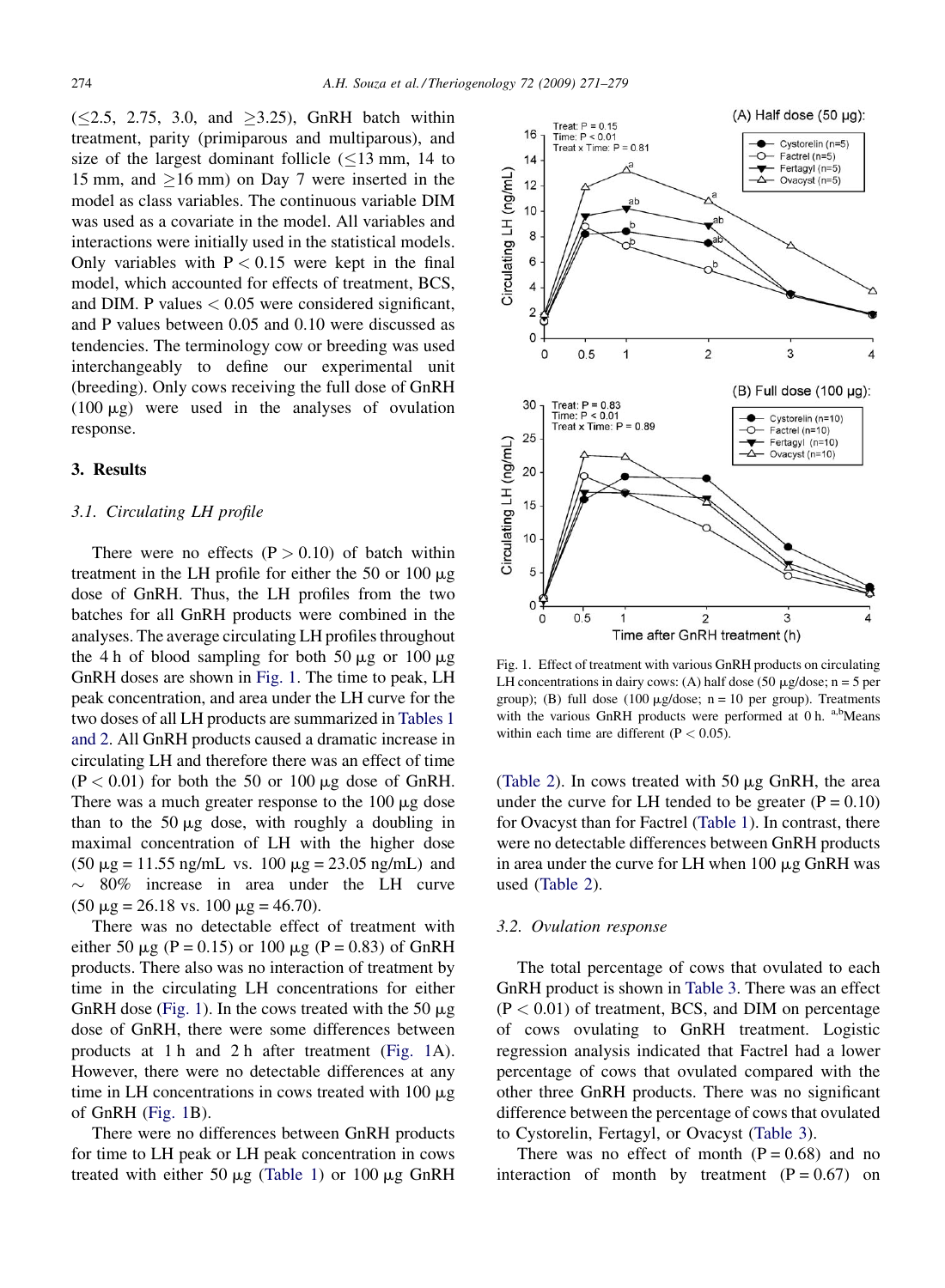<span id="page-4-0"></span>

| Table 1                                                                        |  |  |
|--------------------------------------------------------------------------------|--|--|
| Effect of 50 $\mu$ g of various types of gonadorelin on LH secretion in cattle |  |  |

| Treatment  | Number of cows | Time to LH peak (h) | LH peak $(ng/mL)$ | Area <sup>*</sup> under the curve of LH profile $(ng2)$ |
|------------|----------------|---------------------|-------------------|---------------------------------------------------------|
| Cystorelin |                | $0.9 \pm 0.3$       | $10.4 \pm 2.3$    | $22.6 \pm 6.6$                                          |
| Factrel    |                | $0.8 \pm 0.3$       | $9.6 \pm 1.5$     | $19.9 \pm 4.2^{\rm B}$                                  |
| Fertagyl   |                | $0.9 \pm 0.3$       | $11.9 \pm 2.3$    | $24.9 \pm 6.9$                                          |
| Ovacyst    |                | $0.9 \pm 0.3$       | $14.3 \pm 2.1$    | $37.3 \pm 7.2^{\rm A}$                                  |

<sup>A,B</sup>Means within a column with different superscripts tended to be different (P = 0.10).

Calculated by the trapezoidal method.

Table 2 Effect of  $100 \mu$ g of various types of gonadorelin on LH secretion in cattle

| Treatment  | Number of cows | Time to LH peak (h) | LH peak $(ng/mL)$ | Area <sup><math>\pi</math></sup> under the curve of LH profile (ng <sup>2</sup> ) |
|------------|----------------|---------------------|-------------------|-----------------------------------------------------------------------------------|
| Cystorelin |                | $1.1 \pm 0.2$       | $23.1 \pm 7.8$    | $52.5 \pm 7.3$                                                                    |
| Factrel    |                | $1.0 \pm 0.2$       | $21.6 \pm 3.6$    | $39.9 \pm 4.5$                                                                    |
| Fertagyl   |                | $1.2 \pm 0.3$       | $22.2 \pm 3.9$    | $45.2 \pm 6.4$                                                                    |
| Ovacyst    |                | $1.1 \pm 0.2$       | $25.3 \pm 6.9$    | $49.2 \pm 10.4$                                                                   |

Calculated by the trapezoidal method.

#### Table 3

Effect of 100 µg of various types of gonadorelin on ovulation after GnRH treatment on Day 7 in cattle

| Treatment  | Number of<br>cows | Percentage ovulating<br>to $GnRH^*$ (%) |
|------------|-------------------|-----------------------------------------|
| Cystorelin | 146               | 76.7 <sup>a</sup>                       |
| Factrel    | 132               | $55.3^{b}$                              |
| Fertagyl   | 140               | 73.6 <sup>a</sup>                       |
| Ovacyst    | 140               | 85.0 <sup>a</sup>                       |

a,b<sub>Means</sub> within a column with different superscripts are different  $(P < 0.05)$ .

Ovulation assumed positive if at least one accessory CL was found on Day 14 in the same ovary as the dominant follicle observed on Day 7.

percentage of cows that ovulated to GnRH. There was also no effect of batch on percentage of cows that ovulated to each GnRH product. Cows treated with either batch of Factrel were found to have the numerically lowest ovulation response that was observed in the experiment. In addition, there was no effect of batch within treatment  $(P = 0.68)$  in ovulation response.

Body condition score had an effect  $(P < 0.01)$  on ovulation response ([Fig. 2\)](#page-5-0). This effect of BCS was independent of GnRH product as indicated by the significant effect of BCS but lack of significant interaction between BCS and treatment  $(P = 0.58)$ . Unexpectedly, cows with higher BCS  $(\geq 3.25)$  had the lowest ovulation response (60% ovulated), whereas cows with the lowest BCS had the numerically highest ovulation response (83%). This was also observed, at least numerically ([Fig. 2\)](#page-5-0), in ovulation data for each individual GnRH product at higher BCS (always the lowest ovulation response for each GnRH) and lower

BCS (always the highest ovulation response for each GnRH).

There was no effect  $(P = 0.84)$  of follicle size on Day 7 on the percentage of cows that ovulated to GnRH [\(Fig. 3\)](#page-5-0). In all follicle size categories, cows treated with Factrel had the lowest ovulation response to GnRH treatment (see [Fig. 3](#page-5-0)). However, there was no overall treatment by follicle size interaction  $(P = 0.51)$ .

There was no effect of parity  $(P = 0.25)$  on ovulation response to GnRH ([Fig. 4](#page-6-0)). Nevertheless, there was a numerically lower ovulation response to each GnRH product in primiparous cows than in multiparous cows, with overall ovulation in 69% of primiparous cows and 75% of multiparous cows. There was an effect of GnRH product within each parity class, but no overall interaction of treatment by parity  $(P = 0.93)$  on ovulation response was found.

#### 4. Discussion

This study tested whether the four gonadorelin products that are available in the United States differ in efficacy. The most important result related to gonadorelin efficacy is shown in Table 3. It is clear that Factrel had a much lower efficacy for induction of ovulation than that of the other three gonadorelin products. This reduced efficacy from Factrel was consistent, whether data were analyzed by batch, month of treatment, BCS, size of dominant follicle at the time of GnRH treatment, or parity of cows [\(Figs. 2–4\)](#page-5-0). This reduction in ovulation efficacy by Factrel was consistent with the results of a previous study [\[16\]](#page-7-0), although number of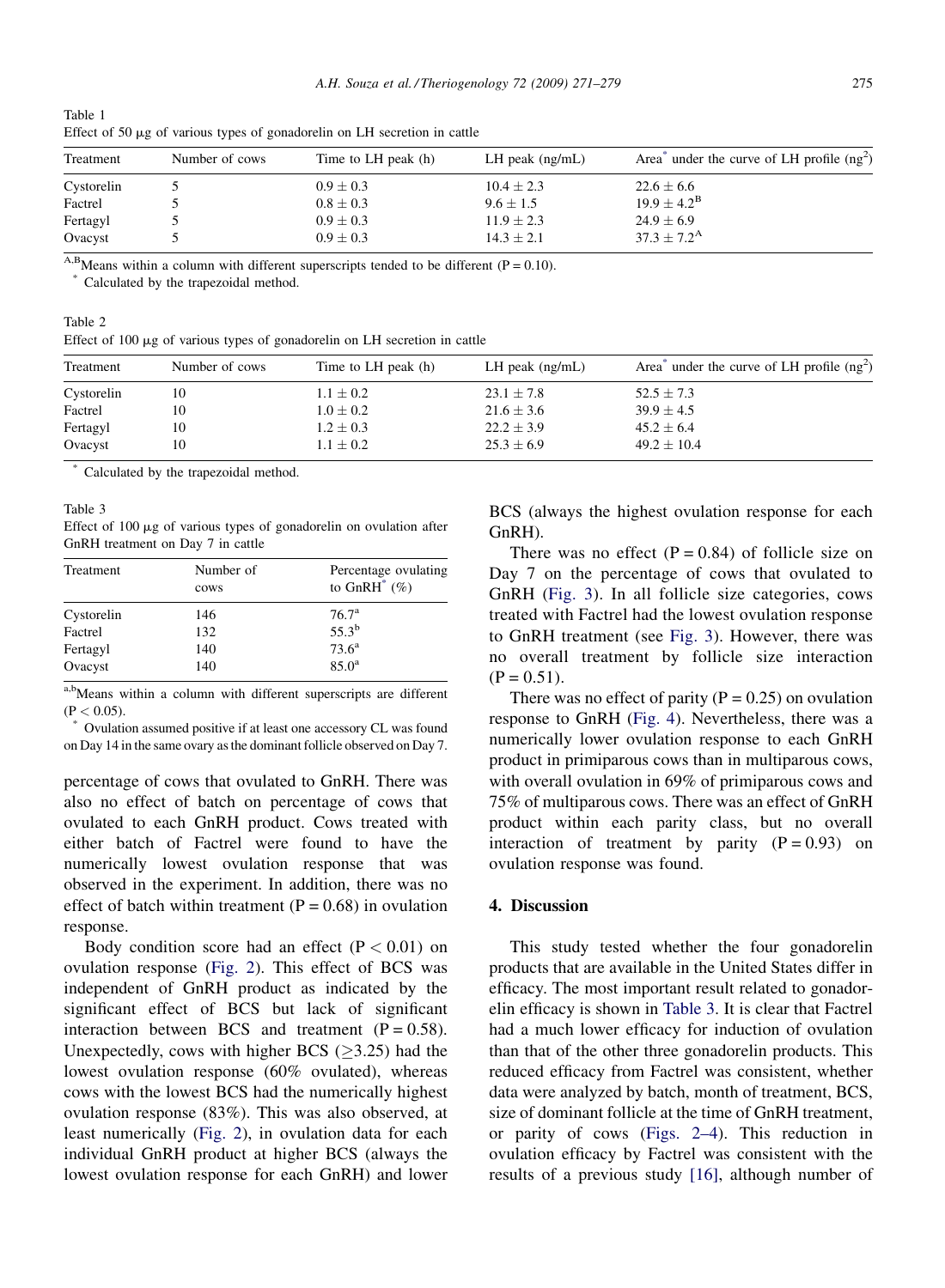<span id="page-5-0"></span>

Fig. 2. Percentage of dairy cows that ovulated to each GnRH product after separation by BCS at the time of GnRH treatment. a,bComparisons made within each BCS class; different letters between columns are different ( $P < 0.05$ ).

cows evaluated for ovulation in that study was insufficient to provide reliable data. In this study, a relatively large number of cows were evaluated  $(>100$ cows per treatment group) allowing valid assessment of induction of ovulation by GnRH products. Further, the person doing the ultrasound evaluations (used to determine eligibility for the study and to determine ovulation outcome) did not have information on treatment group of cow at the time of the examinations. Thus, it was striking that the ovulation efficiency of Factrel was found to be more than 20 percentile points lower than the average ovulation results from the other products (78.4% vs. 55.3%).

In spite of these dramatic differences in ovulation efficiency, there were no extraordinary differences in circulating LH profiles detected after treatment with the various gonadorelin products. There were some differences in area under the curve and circulating LH concentrations at 1 and 2 h after treatment when the lower dose of GnRH was used, but not with the prescribed dose  $(100 \mu g)$  used to evaluate ovulation efficacy. In contrast with our results, a previous study [\[16\],](#page-7-0) working with dry cows (Experiment 2), reported differences in peak LH and mean LH concentrations after treatment with Cystorelin versus Factrel or Fertagyl. Also, Martínez et al. [\[16\],](#page-7-0) working with beef



Fig. 3. Percentage of dairy cows that ovulated to each GnRH product after separation of cows by size of the largest ovarian follicle at time of GnRH treatment (Day 7).  $a-c$ Comparisons made within each follicle size class; different letters between columns are different (P < 0.05).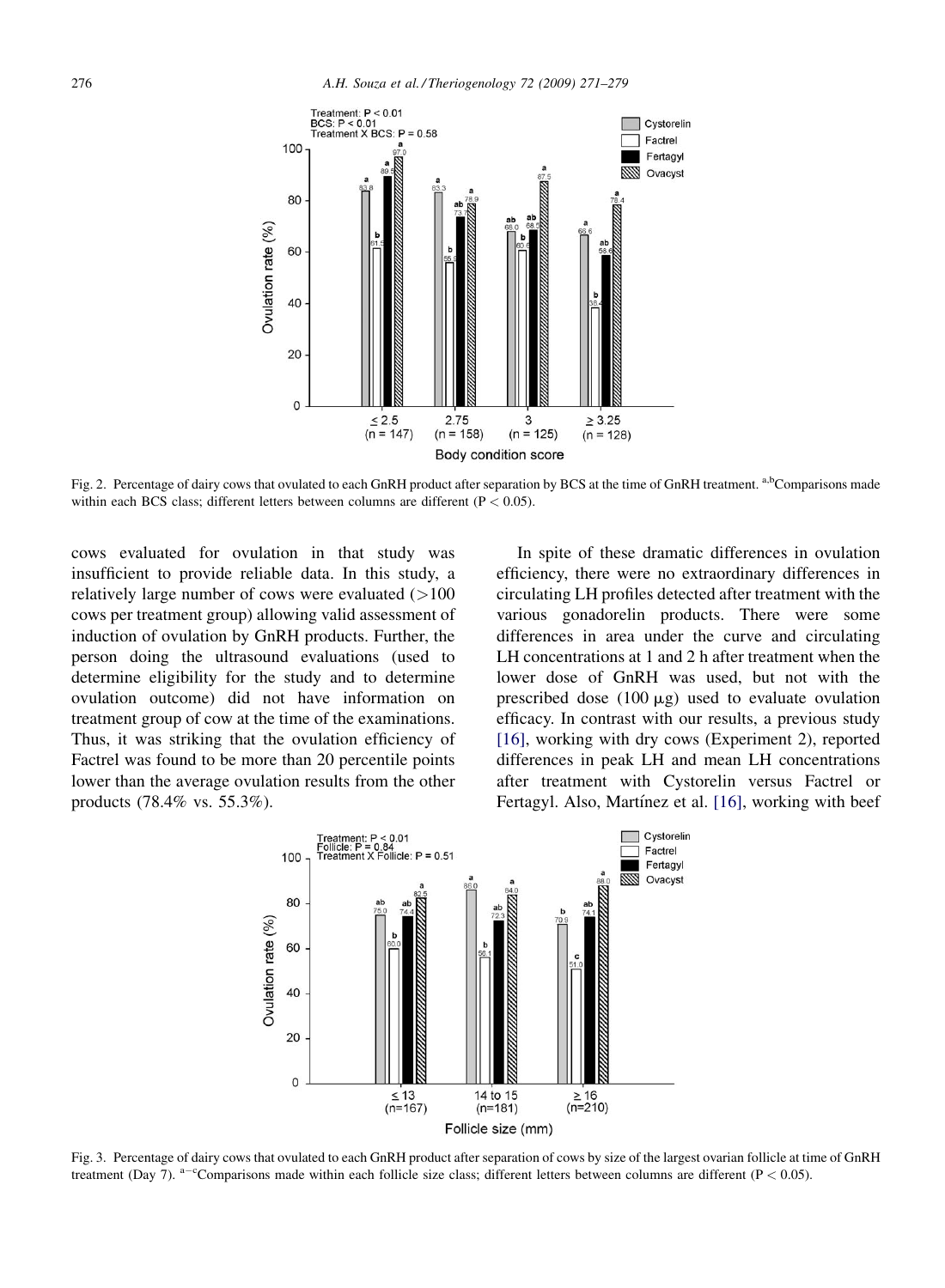<span id="page-6-0"></span>

Fig. 4. Percentage of cows that ovulated to each GnRH product arranged by parity. <sup>a,b</sup>Comparisons made within each parity class; different letters between columns are different ( $P < 0.05$ ).

heifers (Experiment 3), reported greater mean LH concentrations 1.5 h after GnRH treatments in heifers receiving Cystorelin compared with that in heifers receiving Fertagyl and Factrel. A study in sheep also found that Factrel induced lower secretion of LH than did either Cystorelin or Fertagyl [\[15\]](#page-7-0). In our study, Factrel was numerically lower than all other products for area under the LH curve at a dose of either 50 or 100 mg, but these differences did not reach statistical significance. Thus, although our study did not detect dramatically lower LH release from Factrel than from the other gonadorelin products, it seems likely that decreased LH secretion was the underlying biological basis for the lower ovulation efficiency of Factrel. Perhaps there were certain subsets of cows with less GnRH responsiveness that may have been present in the larger ovulation study but not in the smaller LH profile study.

There are some differences in chemistry and diluents among the GnRH products. Although Cystorelin, Fertagyl, and Ovacyst contain gonadorelin diacetate tetrahydrate, Factrel uses a different GnRH salt, gonadorelin hydrochloride. There are also some differences in the amount of benzyl alcohol (Cystorelin = 9 mg; Factrel = 2 mg; Fertagyl = 9 mg; Ovacyst = 9 mg) and sodium chloride (Cystorelin = 7.47 mg; Factrel = 6 mg; Fertagyl = 7.47 mg; Ovacyst = 7.48 mg) used per milliliter of the final solution in these GnRH products. These differences may be related to differences in ovulation efficacy or circulating LH profiles observed in this study and in previous studies. However, batch differences cannot be ruled out, as only two batches of each GnRH product were used in this study.

Combining all GnRH treatment groups, there were only 73% of cows that ovulated after GnRH treatment, with none of the treatment groups approaching  $100\%$ . This is surprising, because all cows used in the trial should have been at Day 7 of the estrous cycle with a dominant follicle (>10 mm) present on the ovary. Previous studies suggest that  $100 \mu$ g GnRH treatment of beef cows produced much lower peak LH concentrations during the luteal phase  $(<4 \text{ ng/mL})$ than during the follicular phase  $(>12 \text{ ng/mL})$ , suggesting a role for progesterone and/or estrogen in GnRH-induced LH secretion [\[15\]](#page-7-0). Similarly, a recent report has also found a large effect of circulating progesterone concentrations on LH release in response to GnRH in crossbred heifers [\[19\]](#page-8-0). Thus, GnRH treatment on Day 7 of the estrous cycle may, at times, require greater doses of GnRH to produce ovulatory concentrations of LH, possibly due to increased circulating progesterone. This is important, as 100 mg Factrel may produce sufficient LH concentrations during the follicular phase, even though it may not be sufficient during the luteal phase. In addition, increasing the dose of GnRH from 50  $\mu$ g to 100  $\mu$ g, regardless of GnRH treatment, dramatically increased LH peak (200%; from 11.55 to 21.05 ng/mL) and area under the LH curve (178%), indicating that a maximally effective dose of GnRH had not been reached by  $50 \mu g$ . There is also evidence that  $doses > 100 \mu g$  GnRH continue to increase circulating LH (Souza AH and Wiltbank MC, unpublished observations), indicating that the prescribed dose was still not a maximally effective dose on Day 7 of the cycle. A previous study suggested that use of  $50 \mu g$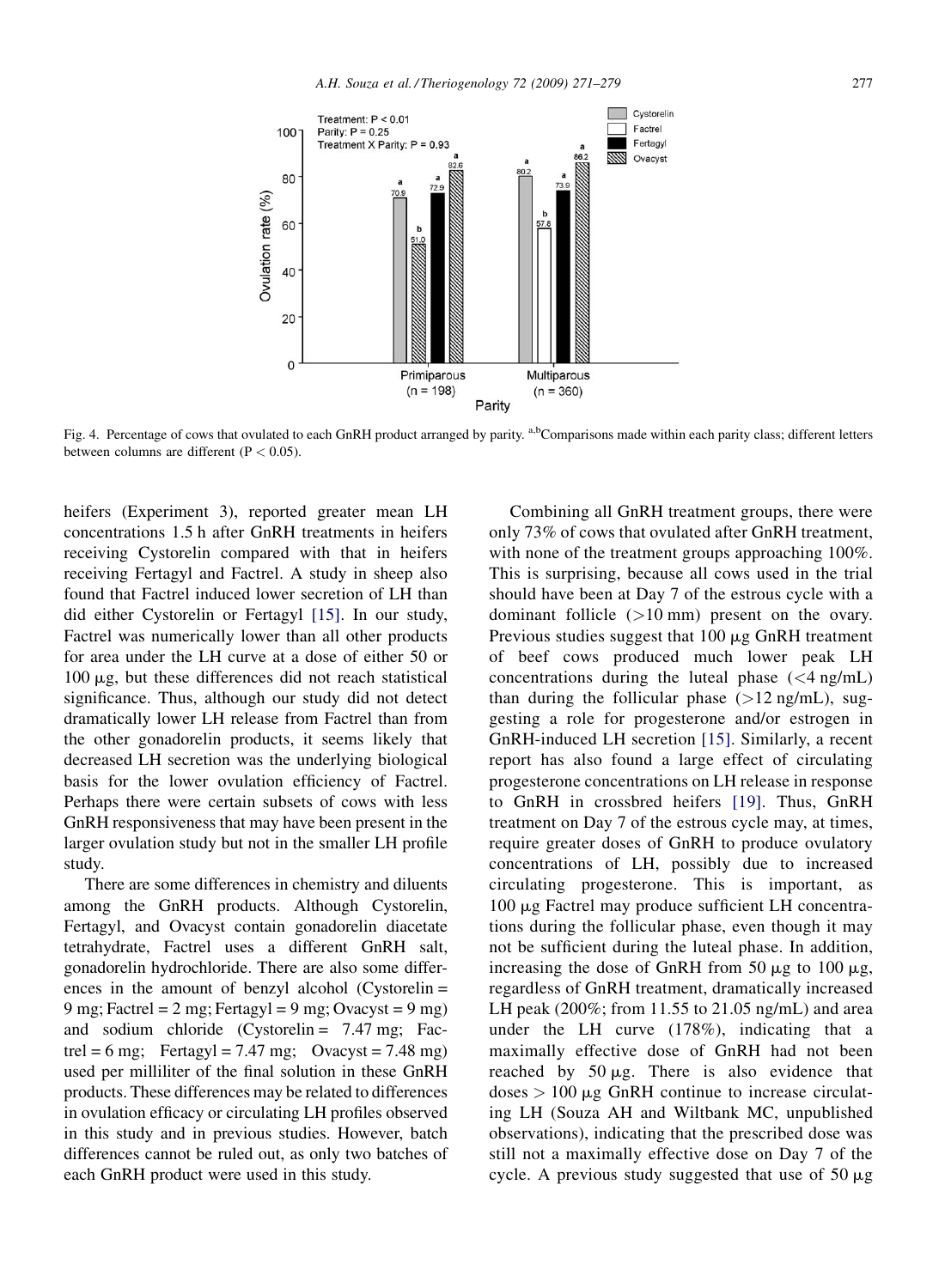<span id="page-7-0"></span>rather than  $100 \mu g$  GnRH in the Ovsynch protocol did not decrease fertility [\[25\].](#page-8-0) However, a lower ovulation rate was observed when cows were treated on Day 7 with 50  $\mu$ g rather than 100  $\mu$ g GnRH (Sartori R and Wiltbank MC, unpublished results using Cystorelin). Ovulation to the first GnRH treatment of Ovsynch is associated with increased fertility [\[26\]](#page-8-0). Thus, to improve fertility during the Ovsynch protocol, it seems important to maximize ovulation rate to the first GnRH treatment of Ovsynch. Consideration of all these results seems to encourage use of a higher dose of GnRH, rather than a lower dose, at the first GnRH treatment of Ovsynch. Nevertheless, the findings that there was no decrease in fertility after implementation of Ovsynch with a half-dose of Cystorelin [\[25\]](#page-8-0) or with Factrel rather than Cystorelin [15] potentially indicate that reduced efficacy of the first GnRH treatment of Ovsynch may not be critical for fertility with this protocol. In summary, it is not possible at this time to extrapolate these results on ovulation efficacy with different GnRH products or doses to differences in fertility.

Interestingly, regardless of treatment group, cows with greater BCS had a lower ovulation response. As might be expected, there was a good correlation between BCS and DIM  $(r = 0.26; P < 0.01)$ , with BCS increases corresponding with increases in DIM  $(BCS < 2.5, DIM = 132.7 \pm 5.3; BCS = 2.75, DIM =$  $138.1 \pm 5.5$ ; BCS = 3.0, DIM = 143.7  $\pm$  6.4; BCS  $\ge$ 3.25,  $\text{DIM} = 198.3 \pm 9.6$ . Thus, later DIM and not BCS alone may be responsible for the decreased ovulation efficiency. Cows later in lactation will (on average) have lower milk production, and this may increase circulating progesterone concentrations [\[27,28\]](#page-8-0). Greater circulating progesterone may decrease GnRH-induced LH secretion [15,19], producing the decreasing ovulation efficiency. This speculation may again be consistent with greater doses of GnRH being needed to maximize ovulation when cows are treated with GnRH during the luteal phase.

In conclusion, lactating cows treated during the luteal phase had decreased ovulation response to Factrel compared with that to Cystorelin, Fertagyl, or Ovacyst. These treatment differences did not appear to be related to batch, month, BCS, size of dominant follicle, or parity.

#### Acknowledgments

This research was supported by an unrestricted gift from IVX Pharmaceutical Company, USDA-IFAFS grant 2001-52101-11252, and by the Wisconsin State Experiment Station.

#### References

- [1] Moenter SM, Caraty A, Karsch FJ. The estradiol-induced surge of gonadotropin-releasing hormone in the ewe. Endocrinology 1990;127:1375–84.
- [2] Flanagan CA, Millar RP, Illing N. Advances in understanding gonadotropins-releasing hormone receptor structure and ligand interactions. Rev Reprod 1997;2:113–20.
- [3] Conn PM. Gonadotropin-releasing hormone and its analogs. Annu Rev Med 1994;45:391–405.
- [4] Silverman AJ, Livne I, Witkin JW. The gonadotropin-releasing hormone (GnRH) neuronal systems: immunocytochemistry and in situ hybridization. In: Knobil E, Neill JD, editors. The physiology of reproduction. New York: Raven Press; 1994. p. 1683–709.
- [5] Saumande J, Humblot P. The variability in the interval between estrus and ovulation in cattle and its determinants. Anim Reprod Sci 2005;85:171–82.
- [6] Pursley RJ, Mee MO, Wiltbank MC. Synchronization of ovulation in dairy cows using PGF2 and GnRH. Theriogenology 1995;44:915–23.
- [7] Lopez-Gatius F, Lopez-Béjar M. Reproductive performance of dairy cows with ovarian cysts after different GnRH and cloprostenol treatments. Theriogenology 2002;58:1337–48.
- [8] Mee MO, Stevenson JS, Alexander BM, Sasser RG. Administration of GnRH at estrus influences pregnancy rates, serum concentrations of LH, FSH, estradiol-17 beta, pregnancy-specific protein B, and progesterone, proportion of luteal cell types, and in vitro production of progesterone in dairy cows. J Anim Sci 1993;71:185–98.
- [9] Sterry RA, Welle ML, Fricke PM. Treatment with gonadotropinreleasing hormone after first timed artificial insemination improves fertility in noncycling lactating dairy cows. J Dairy Sci 2006;89:4237–45.
- [10] Pursley RJ, Kosorok MR, Wiltbank MC. Reproductive management of lactating dairy cows using synchronization of ovulation. J Dairy Sci 1997;80:301–6.
- [11] Caraviello DZ, Weigel KA, Fricke PM, Wiltbank MC, Florent MJ, Cook NB, et al. Survey of management practices on reproductive performance of dairy cattle on large US commercial farms. J Dairy Sci 2006;89:4723–35.
- [12] Chenault JR, Kratzer DD, Rzepkowski RA, Goodwin MC. LH and FSH response of Holstein heifers to fertirelin acetate, gonadorelin and buserelin. Theriogenology 1990; 34:81–98.
- [13] Baruselli PS, Amaral R, Barufi FB, Valentim R, Marques MO. Lecirelin and Buserelin (Gonadotropin releasing hormone agonists) are equally effective for fixed time insemination in buffalo. Braz J Vet Res Anim Sci 2001;38:142–5.
- [14] Yamada K, Nakao T, Nakada K, Matsuda G. Influence of GnRH analogue (fertirelin acetate) doses on synchronization of ovulation and fixed-time artificial insemination in lactating dairy cows. Anim Reprod Sci 2002;74:27–34.
- [15] Cline M. Efficacy of synthetic gonadotropin releasing hormone analogs for control of ovulation during estrus synchronization protocols. M.S. Thesis, Virginia Tech, 2002.
- [16] Martínez MF, Mapletoft RJ, Kastelic JP, Carruthers T. The effects of 3 gonadorelin products on luteinizing hormone release, ovulation, and follicular wave emergence in cattle. Can Vet J 2003;44:125–31.
- [17] Rastegarnia A, Niasari-Naslaji A, Hovareshti P, Sarhaddi F, Safaei M. The effect of different doses of gonadorelin on ovarian follicle dynamics in river buffalo (Bubalus bubalis). Theriogenology 2004;62:1283–91.